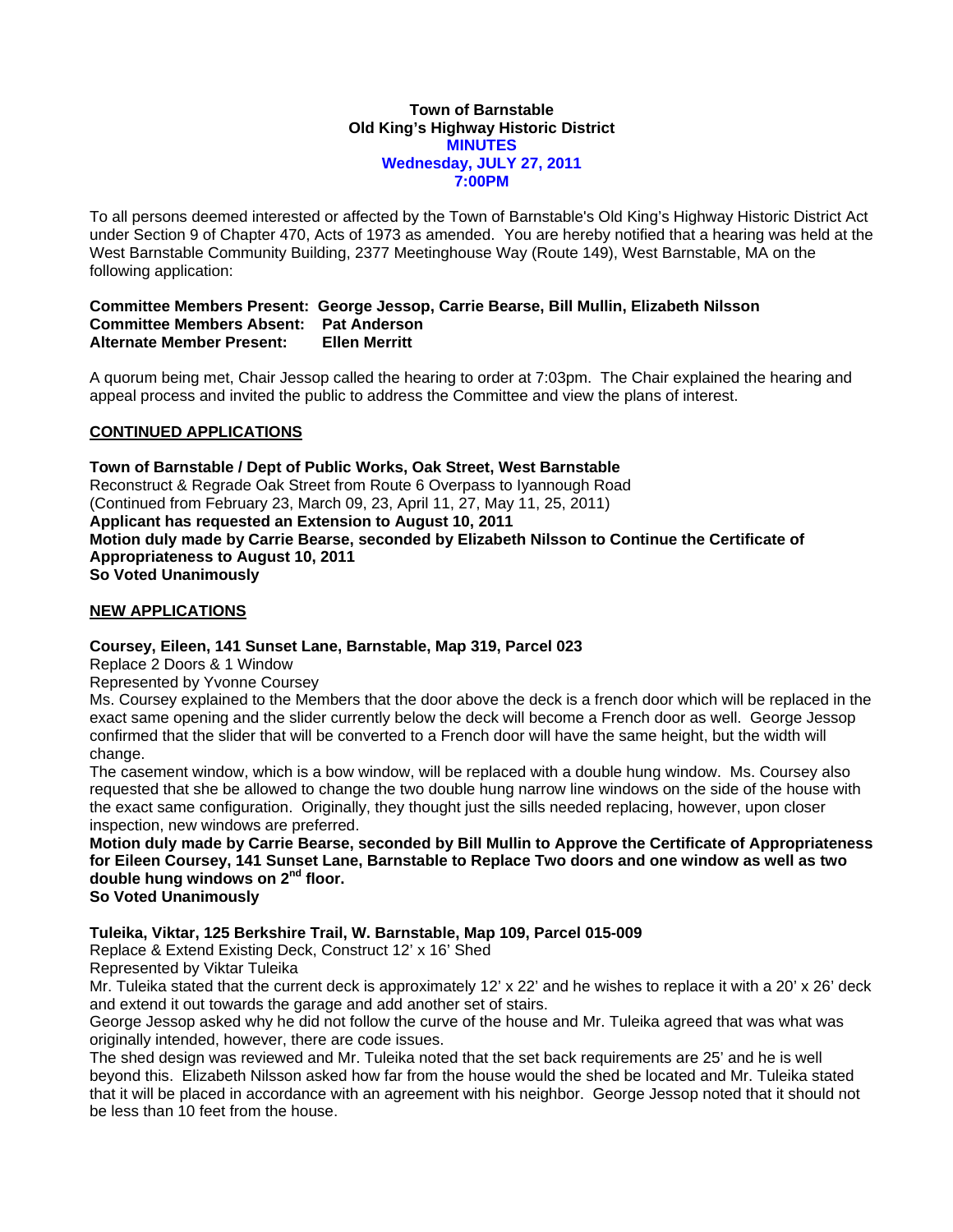Carrie Bearse asked if materials on the shed will match that of the house. Mr. Tuleika stated that it will have Andersen windows, wood trim and even the bow roof will be replicated. The doors on the front of the shed will be custom doors made out of mahogany with old style hinges.

Mr. Tuleika wished to ask the Committee if he could replace two windows on the east side of the house. He clarified that they are actually not windows, simply pieces of glass. George Jessop asked if this could be described as fixed glazing windows and Mr. Tuleika concurred. He wishes to replace with actual windows, however, he would have to cut out the sill and put in a window just a bit bigger. Bill Mullin suggested taking it out of the header and replacing with a similar existing window with the same grill pattern.

# **Motion duly made by Bill Mullin, seconded by Carrie Bearse to Approve the Certificate of Appropriateness for Viktar Tuleika, 125 Berkshire Trail, W. Barnstable as Amended to reflect the addition of replacement of two windows on the east side of comparable size.**

**So Voted Unanimously** 

## **Town of Barnstable/Barnstable Marina, 110 Freezer Road, Barnstable, Map 300, Parcel 022**  Signage

Represented by Eric Shufelt

Mr. Shufelt stated that they wish to install a Welcome sign at the newly built Barnstable Harbor. There has not been a sign there before and he believes a Welcome sign would be appropriate. They have submitted two options: The blue background with gold lettering would be their first choice and they would very much like to install this option. The second option is a black background with white lettering

Carrie Bearse asked the dimensions of the sign and Mr. Shufelt noted that it is approximately 8 feet and the post would be of a wood material.

Elizabeth Nilsson stated that this Committee is trying to make the Historic District different from the rest of the Town and the signs over the past that have been approved have been black lettering on a white background. Mr. Shufelt pointed out that the recently approved Beach signs for Sandy Neck and the Ways to Water have the blue background and gold lettering and Carrie Bearse commented that there are some members of the Board who do like a little color. George Jessop concurred that the colored sign is appealing and the gold lettering is outstanding.

**Motion duly made by Carrie Bearse, seconded by Elizabeth Nilsson, for the purpose of the vote, to Approve the Certificate of Appropriateness for The Town of Barnstable/Barnstable Marina at 110 Freezer Road, Barnstable for a New sign as Submitted with Option #1, Blue Background with gold Lettering. VOTE:** 

**AYE: Bearse, Jessop NAY: Nilsson, Mullin, Merritt Motion fails to carry** 

**Motion duly made by Carrie Bearse, seconded by Elizabeth Nilsson, for the purpose of the vote, to Approve the Certificate of Appropriateness for The Town of Barnstable/Barnstable Marina at 110 Freezer Road, Barnstable for a New sign as Submitted with Option #2, Black background, white lettering, Pineapples and Town Seal in Gold Lettering.** 

**VOTE: AYE: Jessop NAY: Nilsson, Mullin, Merritt ABSTAINED: Bearse Motion fails to carry** 

**Motion duly made by George Jessop, seconded by Carrie Bearse to Approve a Third Option on the Certificate of Appropriateness for The Town of Barnstable/Barnstable Marina at 110 Freezer Road, Barnstable for a New amended design that is a white background, with black lettering with the exception of the Town Seal which will have a black background and gold lettering and the Pineapples to be gold as well.** 

**VOTE: AYE: Jessop, Bearse, Nilsson, Mullin, Merritt NAY: None So Voted Unanimously** 

**A sample of the new design to be submitted for the file**